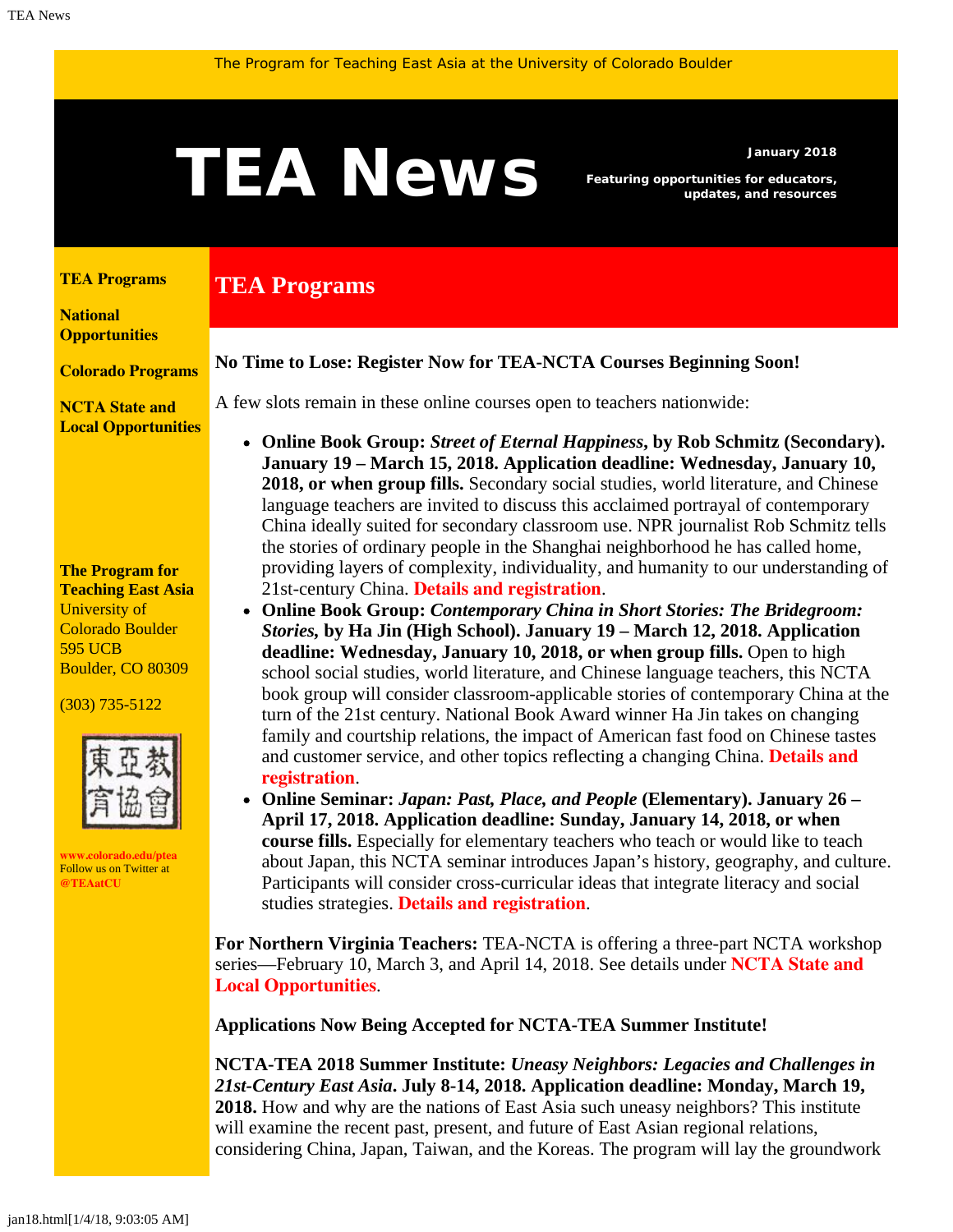for current issues by deconstructing the region's "history problem"—the enduring legacies and hotly contested national narratives of 20th-century conflict. Participants will then focus on current topics—national strategies and their regional impact, territorial disputes, economic cooperation and rivalries, the environment, demographics—and prospects for the East Asian regional order of the future. The institute will be held on the CU Boulder campus. **[Details and application](https://www.colorado.edu/ptea/sites/default/files/attached-files/east_asia_institute_2018_app.pdf)**.

# **National Opportunities**

**NCTA Teaching East Asian Literature Workshop. July 8-13, 2018. Application deadline: Friday, March 16, 2018.** Now in its 20th year, this residential workshop sponsored by the East Asian Studies Center at Indiana University offers lectures and discussions on the literatures and histories of China, Japan, and Korea led by professors and other experts. Also provided are strategy sessions on how to teach the works at the high school level. Priority is given to high school teachers, but K-8 teachers may also apply. For more details, visit the EASC **[website](http://www.indiana.edu/~easc/outreach/educators/literature/index.shtml)**.

**Online Course for Students: Sejong Korean Scholars Program. Application deadline: Saturday, January 20, 2018.** High school sophomores, juniors, and seniors interested in Korea or international relations can apply for this rigorous online course taught by university professors. Topics covered include Korean history and culture, U.S.- Korean relations, and current events. The program is offered by the Freeman-Spogli Institute for International Studies at Stanford and the Stanford Program on International and Cross-Cultural Education. For more information or to apply, visit the SPICE **[website](https://spice.fsi.stanford.edu/fellowships/sejong_korean_scholars_program)**.

**Study Tour: Morocco Spring Break Tour. March 10-17, 2018.** This trip sponsored by the University of Texas Center for Middle Eastern Studies and GEEO will explore the history and geography of Morocco. To register, visit the GEEO **[website](https://www.geeo.org/tours/moroccospring/)**. For information about funding available to help defray the \$1449 cost, email Kathryn Aslan at **[kaslan@austin.utexas.edu](mailto:kaslan@austin.utexas.edu)**.

**Fulbright Teachers for Global Classrooms. Application deadline: Tuesday, March 13, 2018.** The U.S. Department of State's Bureau of Educational and Cultural Affairs and IREX sponsor this year-long professional development fellowship for elementary, middle, and high school teachers. The program is designed to enhance teachers' ability to internationalize the classroom and to support teachers in becoming leaders in preparing students to work and collaborate in multiple cultural contexts. The program includes an online course, symposium in Washington, DC, and international field experience. For more information and to apply, visit the IREX **[website](https://www.irex.org/project/teachers-global-classrooms-program-tgc)**.

**Study Tour:** *Education in China***. July 9-18, 2018. Application deadline: Tuesday, April 17, 2018.** With EF Educational Tours, the National Council for the Social Studies is offering this 10-day study tour to China, designed to give participants a deeper understanding of the largest educational system in the world. You must be an NCSS member to apply. For more information, visit the NCSS **[website](http://www.socialstudies.org/professional-learning/tours)**.

### *Previously Announced National Opportunities*

**NCTA Webinars.** The Five College Center for East Asian Studies (FCCEAS) is offering two January webinars: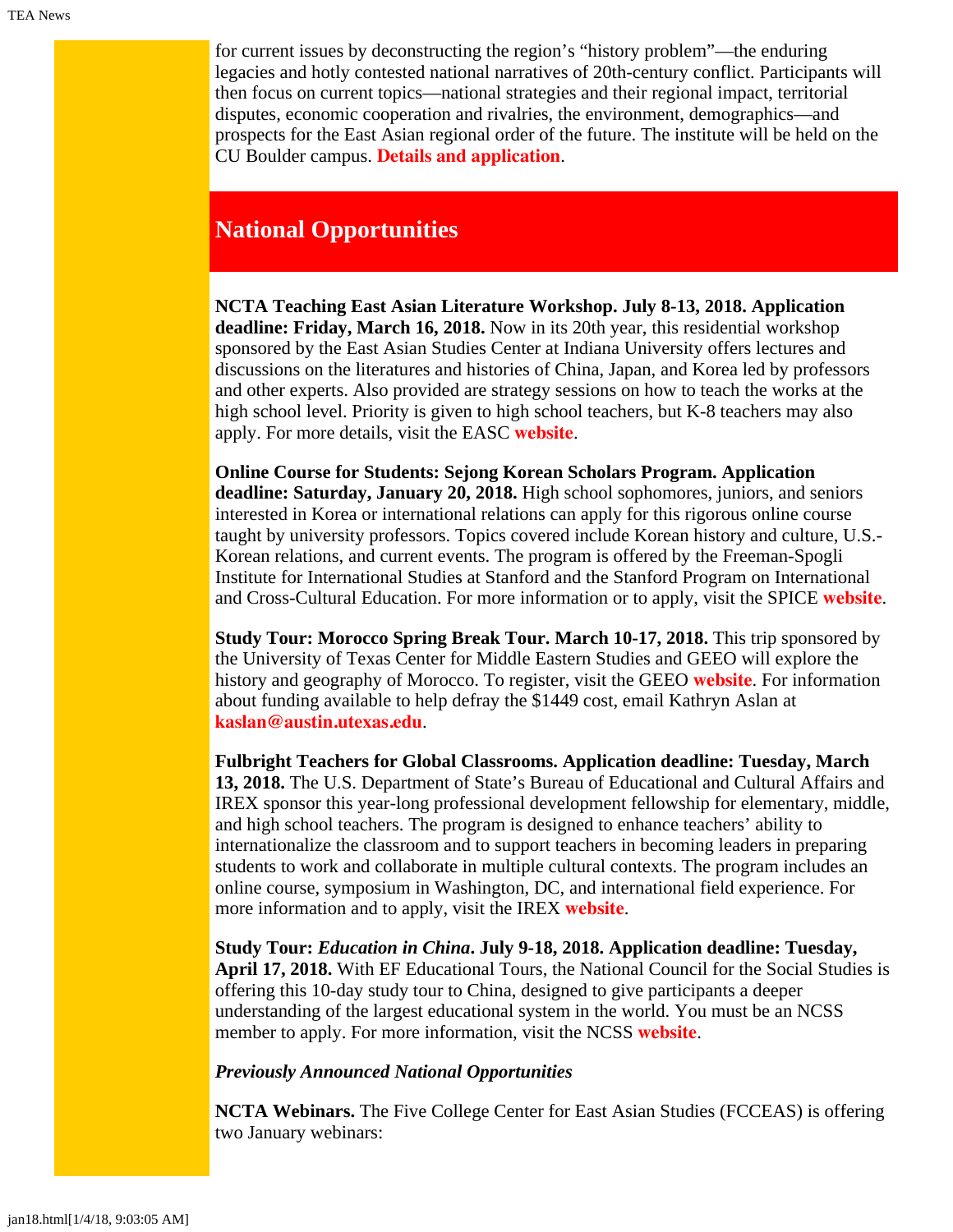*Monstrous Archipelago: An Introduction to Japanese Yokai.* **Thursday, January 18, 7-8 p.m. EST.** Mindy Landeck, Austin College. Register **[here](https://attendee.gotowebinar.com/register/4494250866909064707)**.

*Mapping Our Connections: Ties that Bind the US and Asia.* **Tuesday, January 30, 7-8 p.m. EST.** Introduction to a collaborative digital mapping project. Register **[here](https://attendee.gotowebinar.com/register/2420443293863571971)**.

**NCTA Study Tour:** *Asian Links: Yesterday, Today, and Tomorrow.* **June 27 – July 13, 2018 (tentative dates). Application deadline: Thursday, March 15, 2018.** NCTA is offering a 16-day study tour to China and Taiwan. The program will examine historical connections within and beyond Asia, China's belt and road ambitions, and Taiwan's efforts to strengthen ties to Southeast Asia. Teachers who have successfully completed 30 hours of NCTA-sponsored professional development programs and have not previously participated in an NCTA-sponsored study tour are eligible. This study tour is sponsored by the NCTA National Coordinating Site at the University of Southern California. **[Full](http://china.usc.edu/seminars/2018-ncta-summer-study-tour-china-and-taiwan) [details and application packet](http://china.usc.edu/seminars/2018-ncta-summer-study-tour-china-and-taiwan)**.

**Study Tour:** *China: Traditions, Trends, and Transformations***. June 15-26, 2018. Application deadline: Friday, January 12, 2018.** University of North Carolina World View is sponsoring this study tour focusing on China's history, diversity, and educational system. Educators will take part in a preparatory workshop March 21-22, 2018, as well as a follow-up workshop in September. Cost to participants is \$5,400 plus \$250 for educators outside North Carolina. For more information or to register, visit World View's **[website](http://worldview.unc.edu/china-2018)**.

**SABEH Teacher Exchange. July – August 2018. Application deadline: Monday, January 15, 2018.** The Sino-American Bridge for Education and Health offers an opportunity for U.S. educators to teach English in China for three or four weeks during the summer, plus enjoy one week of travel within the country. The program emphasizes dynamic and creative approaches to teaching English as a foreign language. More information and application are available **[here](https://www.sabeh.org/teach-in-china)**.

**Study Tour: Keizai Koho Center Teacher Fellowship. June 25 – July 2, 2018. Application deadline: Monday, February 19, 2018.** The Keizai Koho Center, in cooperation with the National Association of Japan-America Societies, offers this study tour for U.S. and Canadian secondary social studies teachers. The study tour will be focused primarily in Tokyo and include school visits, meetings with scholars, visits to major Japanese companies, and a home stay. For more information, visit the program **[website](http://www.us-japan.org/programs/kkc/k2018/index.html)**.

**NEH Summer Institutes. Application deadline: Thursday, March 1, 2018.** The National Endowment for the Humanities annually sponsors a number of summer institutes for K-12 educators. Stipends cover most expenses for these one- to four-week in-depth studies of a humanities topic. Three 2018 institutes that teachers interested in Asia may find compelling are:

- *The Company Town at Seabrook Farms, NJ: Internment, Migration, and Resettlement in the WWII Era*, July 16-27, Rutgers University, New Brunswick, NJ. More **[information](http://nehseabrookfarms.org/)**.
- *Contested Territory: America's Involvement in Southeast Asia, 1945-1975*, July 16-27, National Humanities Center, Durham, NC. More **[information](http://nationalhumanitiescenter.org/education-programs/contested-territory/)**.
- *Enduring Legacies of the Global Mongol Empire*, July 16-August 10, University of Pennsylvania, Philadelphia. More **[information](http://mongoliacenter.org/programs/neh-institute-2018)**.

For a complete list of NEH summer programs, visit the NEH **[website](http://www.neh.gov/divisions/education/summer-programs)**.